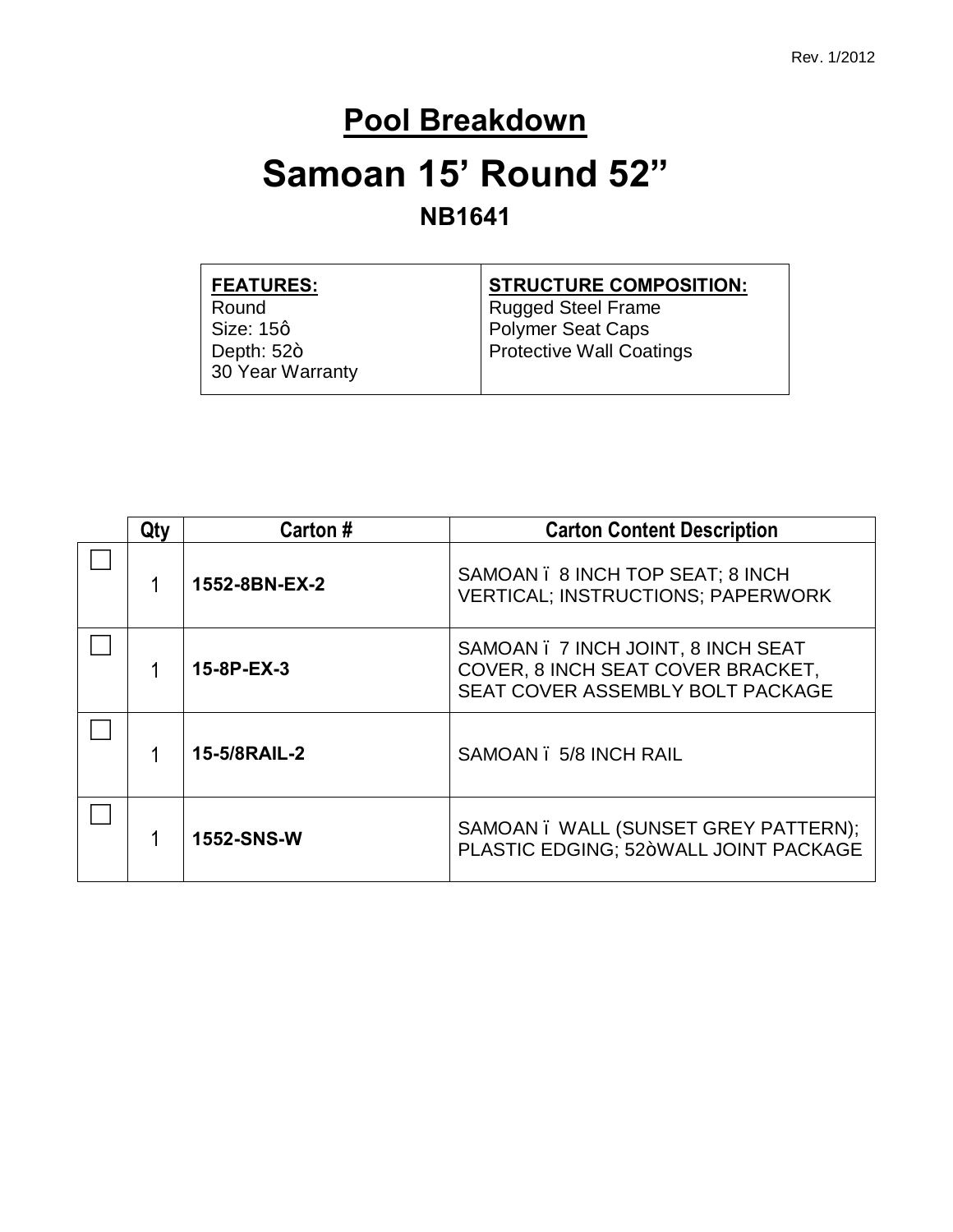### **Carton Breakdown**

## **Samoan 15' Round 52"**

**NB1641**

|                                 | Key#                         | Qty | Item#                     | Mfg Part # | <b>Part Description</b>                                          |
|---------------------------------|------------------------------|-----|---------------------------|------------|------------------------------------------------------------------|
|                                 | FRAME CARTON # 1552-8BN-EX-2 |     |                           |            |                                                                  |
|                                 | 1                            | 10  | <b>NBP1045</b>            | 2384       | 8in Vertical (52+High)                                           |
|                                 | 6                            | 10  | <b>NBP1044</b>            | 1184       | 8in Top Seat L=1444mm (56-7/8+)                                  |
|                                 | ---                          | 1   |                           | 0022       | Warranty                                                         |
|                                 | ---                          | 1   |                           | 0023       | <b>Safety Decals</b>                                             |
|                                 | ---                          | 1   |                           | 0024       | Parts List + Frame Instruction                                   |
|                                 | ---                          | 1   |                           | 0025       | <b>Safety Booklet</b>                                            |
|                                 |                              | 1   |                           | 0001       | <b>Round Instruction Manual</b>                                  |
|                                 |                              |     |                           |            |                                                                  |
|                                 |                              |     | RAIL CARTON #15-5/8RAIL-2 |            |                                                                  |
|                                 | 4                            | 20  | <b>NBP1025</b>            | 1615       | 5/8in Rail L=1431mm (56-3/8+)                                    |
|                                 |                              |     |                           |            |                                                                  |
| <b>FRAME CARTON #15-8P-EX-3</b> |                              |     |                           |            |                                                                  |
|                                 | $\overline{2}$               | 10  | <b>NBP1061</b>            | 2176       | 7in Resin Joint - Upper                                          |
|                                 | $\overline{7}$               | 10  | <b>NBP1047</b>            | 2483       | 8in Seat Cover Bracket                                           |
|                                 | 8                            | 10  | <b>NBP1046</b>            | 2482       | 8in Seat Cover                                                   |
|                                 | 10                           | 10  | <b>NBP1062</b>            | 2276       | <b>7in Resin Joint - Lower</b>                                   |
|                                 |                              |     |                           |            | Seat Cover Assembly Bolt Package (Part # 3318 / Order # NBP1032) |
|                                 | 3                            | 120 | <b>NBP1032</b>            | 0341*      | #12 Sheet Metal Screw                                            |
|                                 | 3                            | 10  | <b>NBP1032</b>            | 2402*      | <b>Resin Seat Cover Cap</b>                                      |

\*These part # are not available to purchase separately. They must be purchased as the Seat Cover Assembly Bolt Package, Order # NBP1032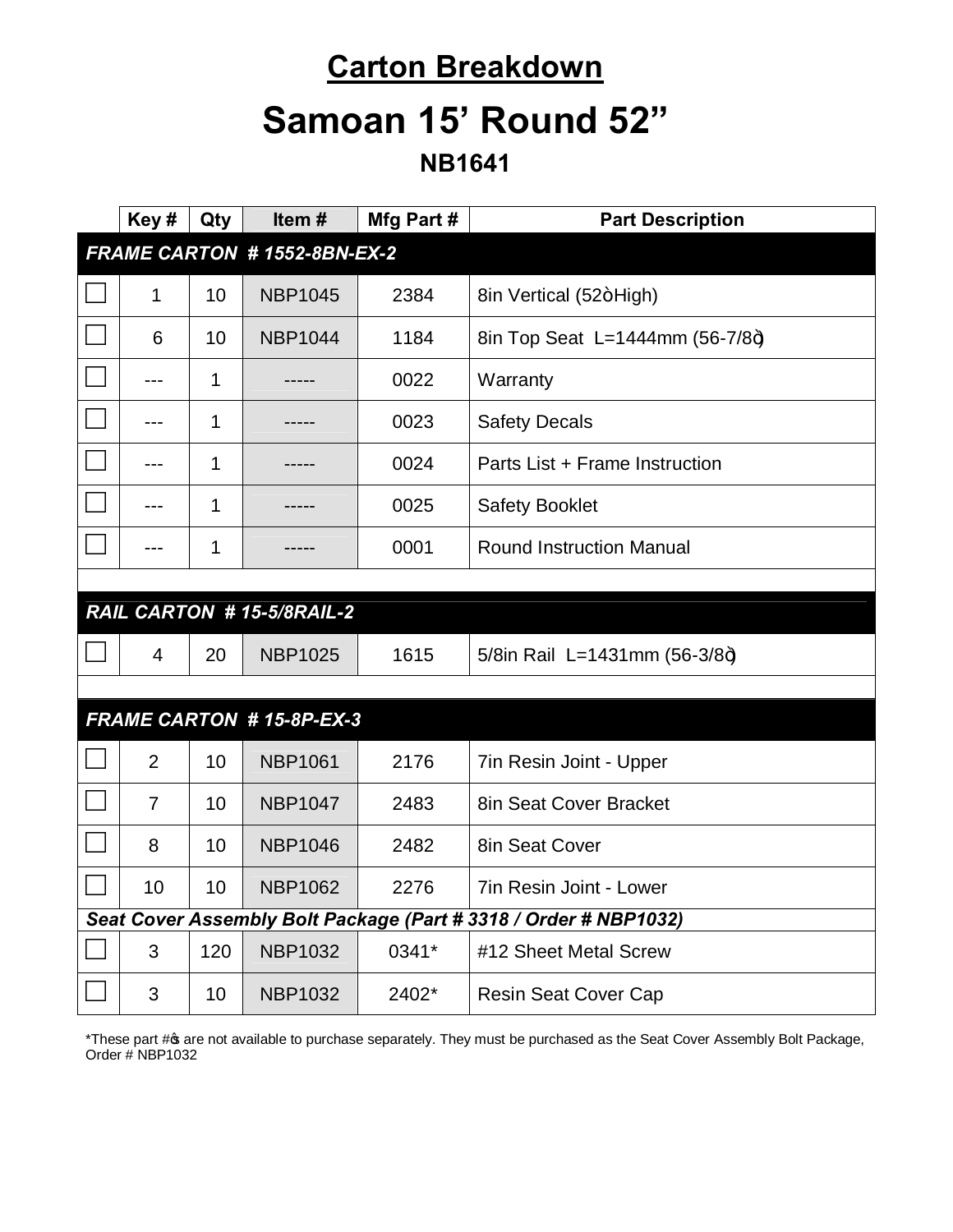#### **Carton Breakdown**

# **Samoan 15' Round 52"**

**NB1641**

|                                | Key#                                                       | Qty | Item $#$       | Mfg Part # | <b>Part Description</b>                          |
|--------------------------------|------------------------------------------------------------|-----|----------------|------------|--------------------------------------------------|
| <b>WALL CARTON #1552-SNS-W</b> |                                                            |     |                |            |                                                  |
|                                | 5                                                          | 11  | <b>NL107</b>   | 8100       | <b>Plastic Edging</b>                            |
|                                | 9                                                          | 1   | PC5094         | 52+Wall    | <b>Sunset Grey Wall</b>                          |
|                                | 52" Wall Joint Bolt Package (Part # 0113, Order # NBP1021) |     |                |            |                                                  |
|                                | 3                                                          | 26  | <b>NBP1021</b> | 0513*      | $\frac{1}{4}$ +x $\frac{1}{2}$ +Truss Head Screw |
|                                | 3                                                          | 51  | <b>NBP1021</b> | $0411*$    | 1/ <sub>4</sub> +Reinforcing Washer              |
|                                | 3                                                          | 26  | <b>NBP1021</b> | 0611*      | $1/4 + N$ ut                                     |

\*These part # are not available to purchase separately. They must be purchased as the Wall Joint Bolt Package, Order # NBP1021